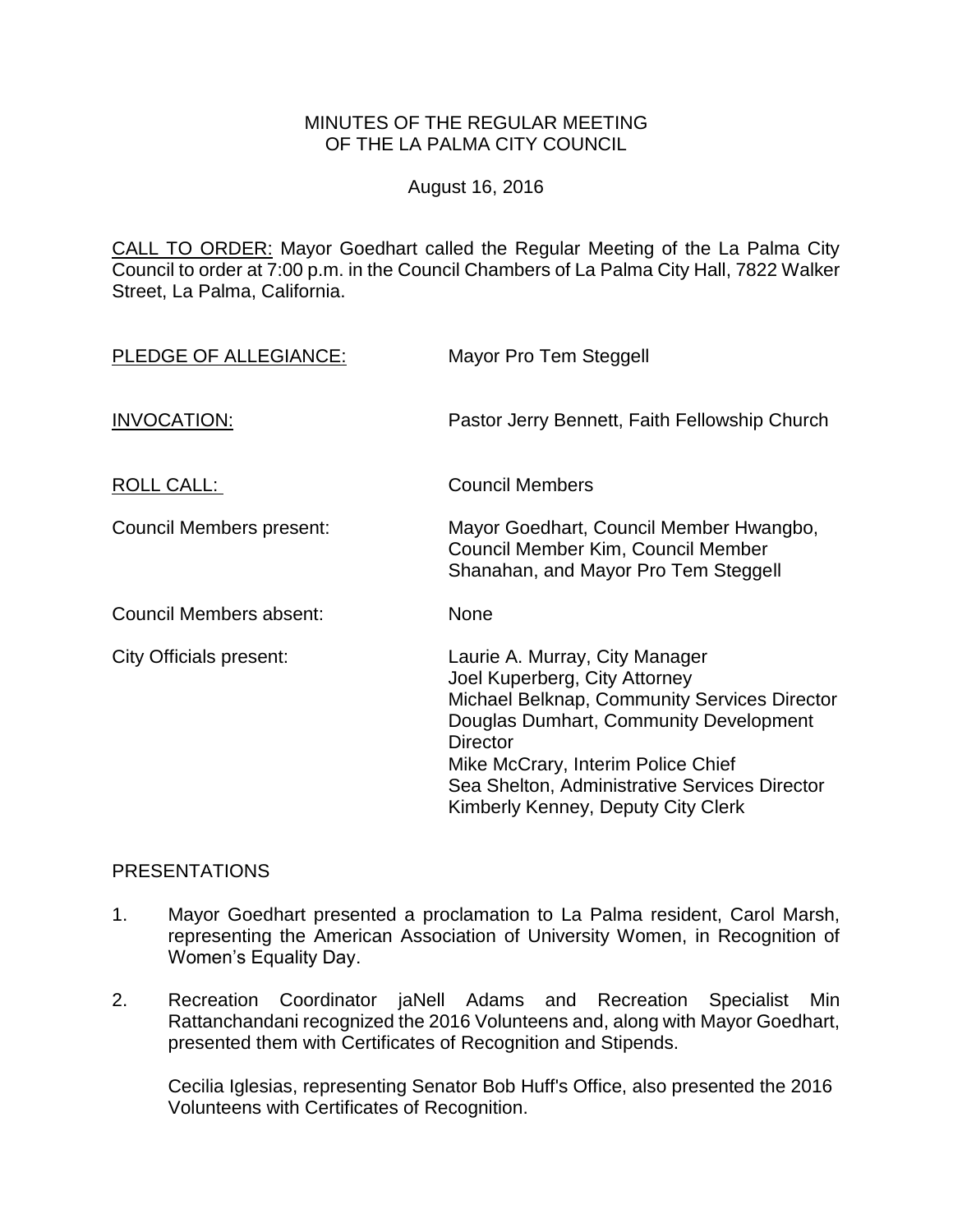City Council Meeting August 16, 2016 Page 2

#### [ORAL COMMUNICATIONS](http://lapalma.granicus.com/MediaPlayer.php?view_id=&clip_id=1029&meta_id=135637)

Keith Nelson, a La Palma resident, addressed the City Council regarding his previous and current experience with City Staff; his public records requests; his opposition to the timeliness and manner of how he is receiving responses; and asked for reasoning of those responses.

RECESS THE CITY COUNCIL AND [CONVENE AS THE CITY OF LA PALMA AS](http://lapalma.granicus.com/MediaPlayer.php?view_id=&clip_id=1029&meta_id=135639)  [SUCCESSOR AGENCY TO THE DISSOLVED COMMUNITY DEVELOPMENT](http://lapalma.granicus.com/MediaPlayer.php?view_id=&clip_id=1029&meta_id=135639)  [COMMISSION AT 7:14 P.M.](http://lapalma.granicus.com/MediaPlayer.php?view_id=&clip_id=1029&meta_id=135639)

[Deputy City Clerk Kenney stated, "The City Council will now recess and convene as the](http://lapalma.granicus.com/MediaPlayer.php?view_id=&clip_id=1029&meta_id=135640)  [Successor Agency to the Dissolved Community Development Commission of the City La](http://lapalma.granicus.com/MediaPlayer.php?view_id=&clip_id=1029&meta_id=135640)  Palma. [Members of the La Palma City Council receive no compensation or stipend as a](http://lapalma.granicus.com/MediaPlayer.php?view_id=&clip_id=1029&meta_id=135640)  [result of convening or participating in the Successor Agency or otherwise as serving as](http://lapalma.granicus.com/MediaPlayer.php?view_id=&clip_id=1029&meta_id=135640)  [members of the Successor Agency."](http://lapalma.granicus.com/MediaPlayer.php?view_id=&clip_id=1029&meta_id=135640)

### [CONSENT CALENDAR](http://lapalma.granicus.com/MediaPlayer.php?view_id=&clip_id=1029&meta_id=135641)

A. Approval of Successor Agency Minutes

Minutes of the August 2, 2016, Regular Meeting of the Successor Agency.

B. Successor Agency 4th Quarter Cash and Investment Report, Fiscal Year 2015-16, as of June 30, 2016

Receive and file the Cash and Investment Report for the fourth quarter of Fiscal Year 2015-16.

Council Member Kim made a motion to approve Consent Calendar Items A and B.

The motion was seconded by Mayor Pro Tem Steggell and carried on the following vote:

- AYES: Mayor Goedhart, Council Member Hwangbo, Council Member Kim, Council Member Shanahan, and Mayor Pro Tem Steggell
- NOES: None

## PUBLIC HEARINGS

None Scheduled.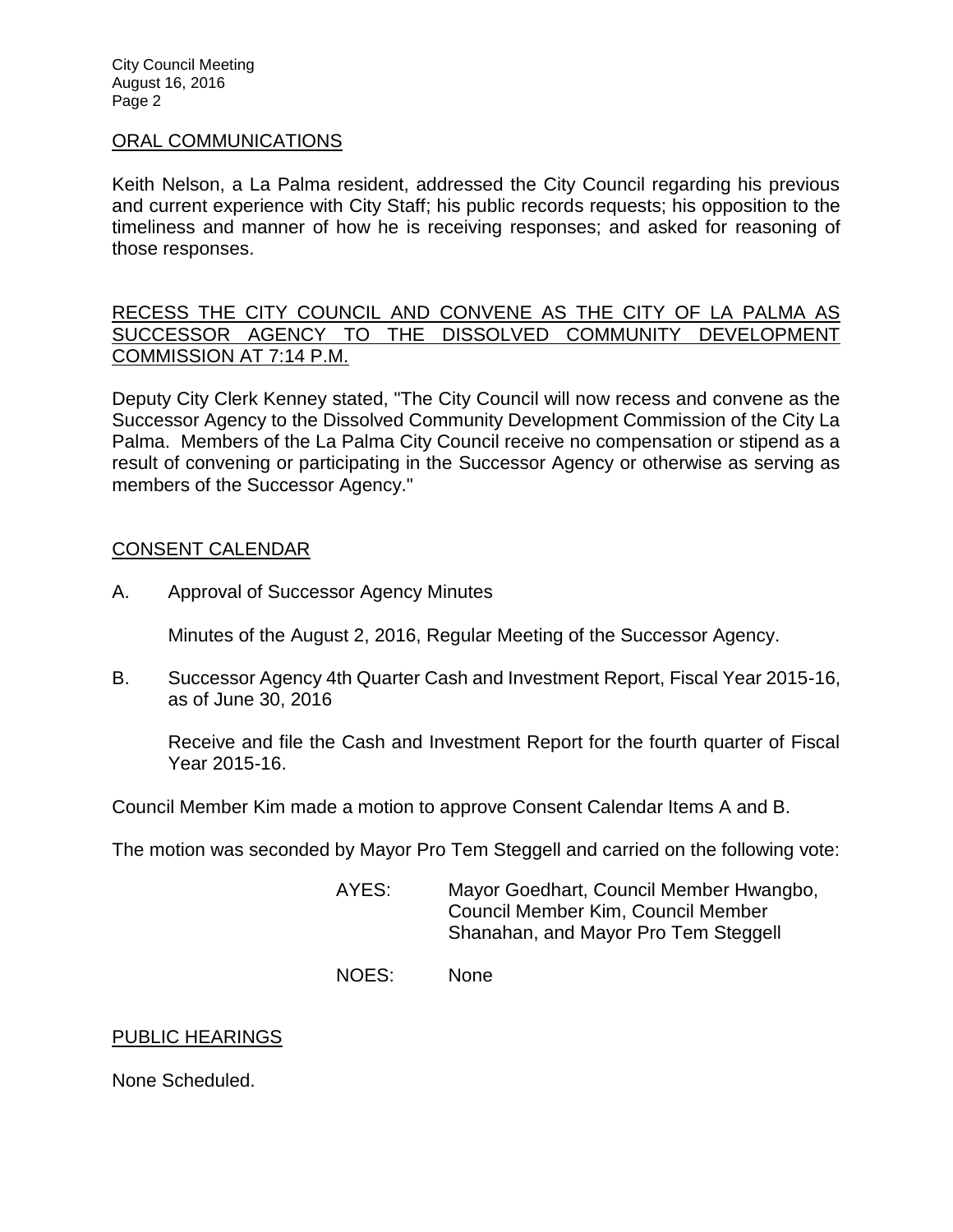City Council Meeting August 16, 2016 Page 3

#### REGULAR ITEMS

None Scheduled.

## [ADJOURN THE CITY OF LA PALMA AS SUCCESSOR AGENCY TO THE DISSOLVED](http://lapalma.granicus.com/MediaPlayer.php?view_id=&clip_id=1029&meta_id=135650)  [COMMUNITY DEVELOPMENT COMMISSION, AND RECONVENE AS THE CITY](http://lapalma.granicus.com/MediaPlayer.php?view_id=&clip_id=1029&meta_id=135650)  [COUNCIL AT 7:15 P.M.](http://lapalma.granicus.com/MediaPlayer.php?view_id=&clip_id=1029&meta_id=135650)

### [CONSENT CALENDAR](http://lapalma.granicus.com/MediaPlayer.php?view_id=&clip_id=1029&meta_id=135651)

1. Waive the Reading of All Ordinances

Waive the reading of all Ordinances in their entirety and read by title only.

2. Approval of Council Minutes

Minutes from the August 2, 2016, Regular Meeting of the City Council.

3. Approval of Register of Demands

Resolution No. 2016-56 approving the Register of Demands for August 16, 2016.

4. City of La Palma 4th Quarter Cash and Investment Report, Fiscal Year 2015-16, as of June 30, 2016

Receive and file the Cash and Investment Report for the fourth quarter of Fiscal Year 2015-16.

Council Member Kim made a motion to approve Consent Calendar Items 1 through 4.

The motion was seconded by Council Member Shanahan and carried on the following vote:

- AYES: Mayor Goedhart, Council Member Hwangbo, Council Member Kim, Council Member Shanahan, and Mayor Pro Tem Steggell
- NOES: None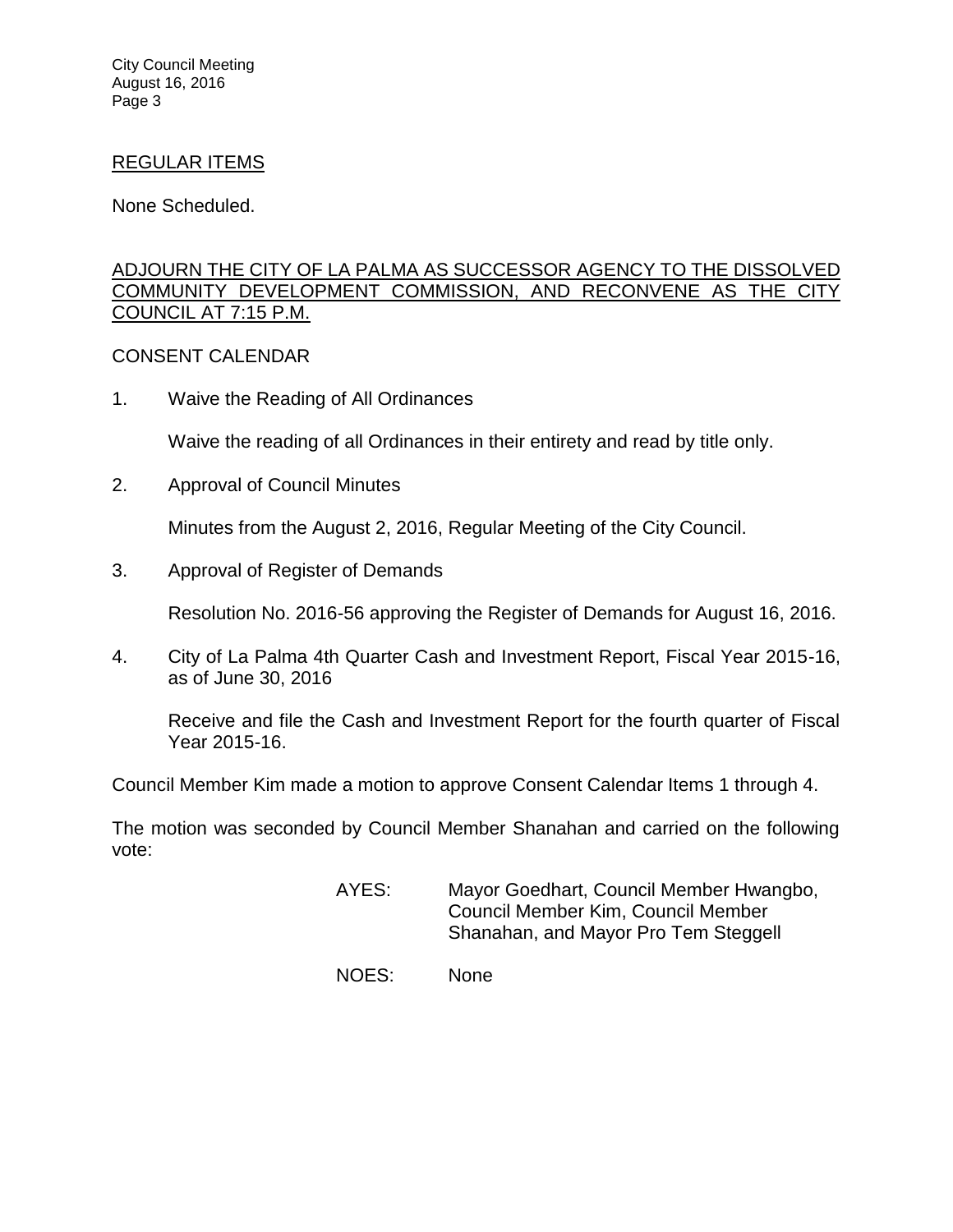#### PUBLIC HEARINGS

- 5. [Consideration of Amendment to Tentative Parcel Map \(TPM\) 2015-156 to Amend](http://lapalma.granicus.com/MediaPlayer.php?view_id=&clip_id=1029&meta_id=135660)  [Condition No. 14 Thereof for the Purpose of Removing the "Rolled Curb"](http://lapalma.granicus.com/MediaPlayer.php?view_id=&clip_id=1029&meta_id=135660)  [Requirement for the Cul-de-sac's Construction.](http://lapalma.granicus.com/MediaPlayer.php?view_id=&clip_id=1029&meta_id=135660)
	- a) [Mayor Goedhart opened the Public Hearing at 7:15 p.m.](http://lapalma.granicus.com/MediaPlayer.php?view_id=&clip_id=1029&meta_id=135661)
	- b) [Community Development Director gave the Staff Report](http://lapalma.granicus.com/MediaPlayer.php?view_id=&clip_id=1029&meta_id=135662)
	- c) [Council Comments and Questions:](http://lapalma.granicus.com/MediaPlayer.php?view_id=&clip_id=1029&meta_id=135663)

None.

d) [Public Input:](http://lapalma.granicus.com/MediaPlayer.php?view_id=&clip_id=1029&meta_id=135664)

Terryl Weber, a La Palma resident, addressed the City Council, regarding his opposition to the Developer's request; that the City Council approved the project with the rolled curb requirement; the need for future parking; that other options were given for the design of the cul-de-sac; that the current design is a waste of space; and his support to deny the developer's request.

Hal Woods, CenterStone Communities West Developer and Architect, addressed the City Council apologizing for the oversight and that the rolled curb should have been removed from the conditions when the parking option for Lot A was eliminated; that the Orange County Fire Authority worked closely with them to develop a three point turn in that area; that the Developer placed a standard 8 inch curb to accommodate street sweeping which has been approved by the City Engineer; that the homes allow for five vehicle parking; and that, retrospectively, they should have taken care of the curb issue when Lot A's parking was eliminated.

Wally Zimmerman, a La Palma resident, addressed the City Council in opposition to the developer wanting to change plans that were already approved; that the rolled curb is what the City agreed to; and requested that they deny the developer's request.

Jerry Lomeli, a La Palma resident, addressed the City Council regarding City project concerns; that the public wanted more parking and rolled curb; the Development Committee recommendation; the requirements not being met by the developer; and requested that they deny the developer's request.

Mr. Woods addressed the City Council regarding their decision to eliminate parking on Lot A and that is when they should have had that condition modified; that these plans have been approved for safety by the OCFA; that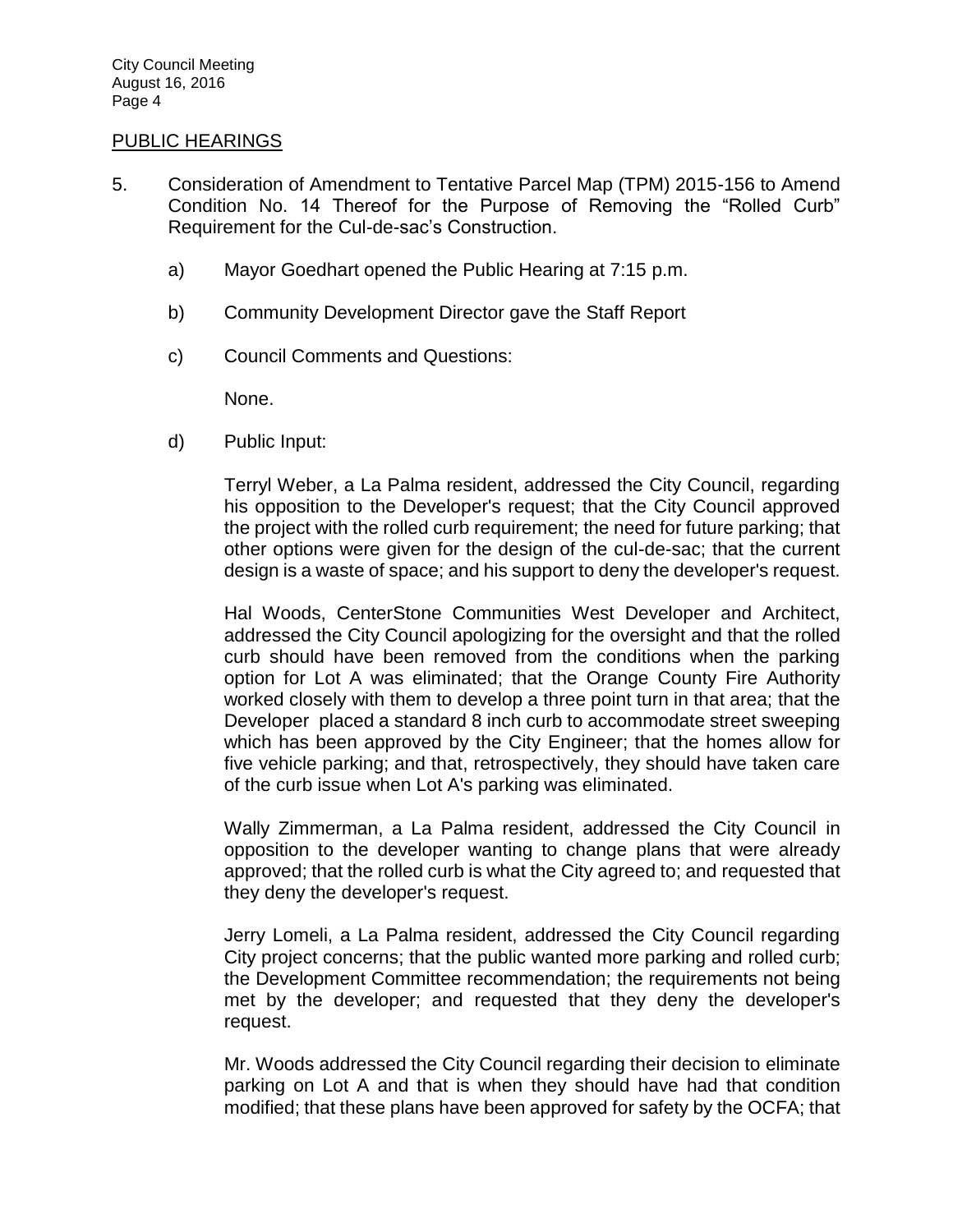the City Engineer approved the plans; and that the installed curb is the standard norm.

Community Development Director stated that during the Development Committee meeting, the concern was having sufficient space for a threepoint turn; that the cul-de-sac is the City standard of 38 feet; that they heard the need from the community for additional parking; and that the OCFA approved the plans.

Mr. Lomeli responded that the public requested a rolled curb.

Mayor Goedhart read into the record an email that was submitted from members of the Development Committee that opposed the developer's request.

e) [Mayor Goedhart closed the Public Hearing at 7:40 p.m.](http://lapalma.granicus.com/MediaPlayer.php?view_id=&clip_id=1029&meta_id=135675)

Council Comments and Questions:

Discussion ensued regarding the difference between rolled and standard curbs; that the curb functions the same to carry water out to the storm drain; that if Lot A was to be a parking lot, the rolled curb would eliminate the need to cut for a driveway; that it is the City Council's prerogative to keep or change it; and that the Engineer said the existing standard curb would not be a problem and conforms with the rest of the city.

f) Adopt a Resolution approving an Amendment to Tentative Parcel Map (TPM) 2015-156 to Amend Condition No. 14 thereof for the purpose of removing the "rolled curb" requirement for the cul-de-sac's construction.

Mayor Goedhart made a motion to adopt Resolution No. 2016-57 approving an Amendment to Tentative Parcel Map (TPM) 2015-156 to Amend Condition No. 14 thereof for the purpose of removing the "rolled curb" requirement for the cul-de-sac's construction. The motion was seconded by Council Member Kim.

Further discussion ensued regarding the residents wanting a rolled curb; support for having a rolled curb; support for the standard existing curb since the elimination of parking on Lot A; that the red curb is to accommodate the three point turn radius for the OCFA and they approved it; that the City does not have any rolled curbs within City limits; that the curb was poured on July 8 and if the City Council decides to require a rolled curb, the developer would have to change it; that the City Council acknowledged the mistake, but the cost would only be about \$2,000 to make it a rolled curb in the future in order to allow for a driveway; support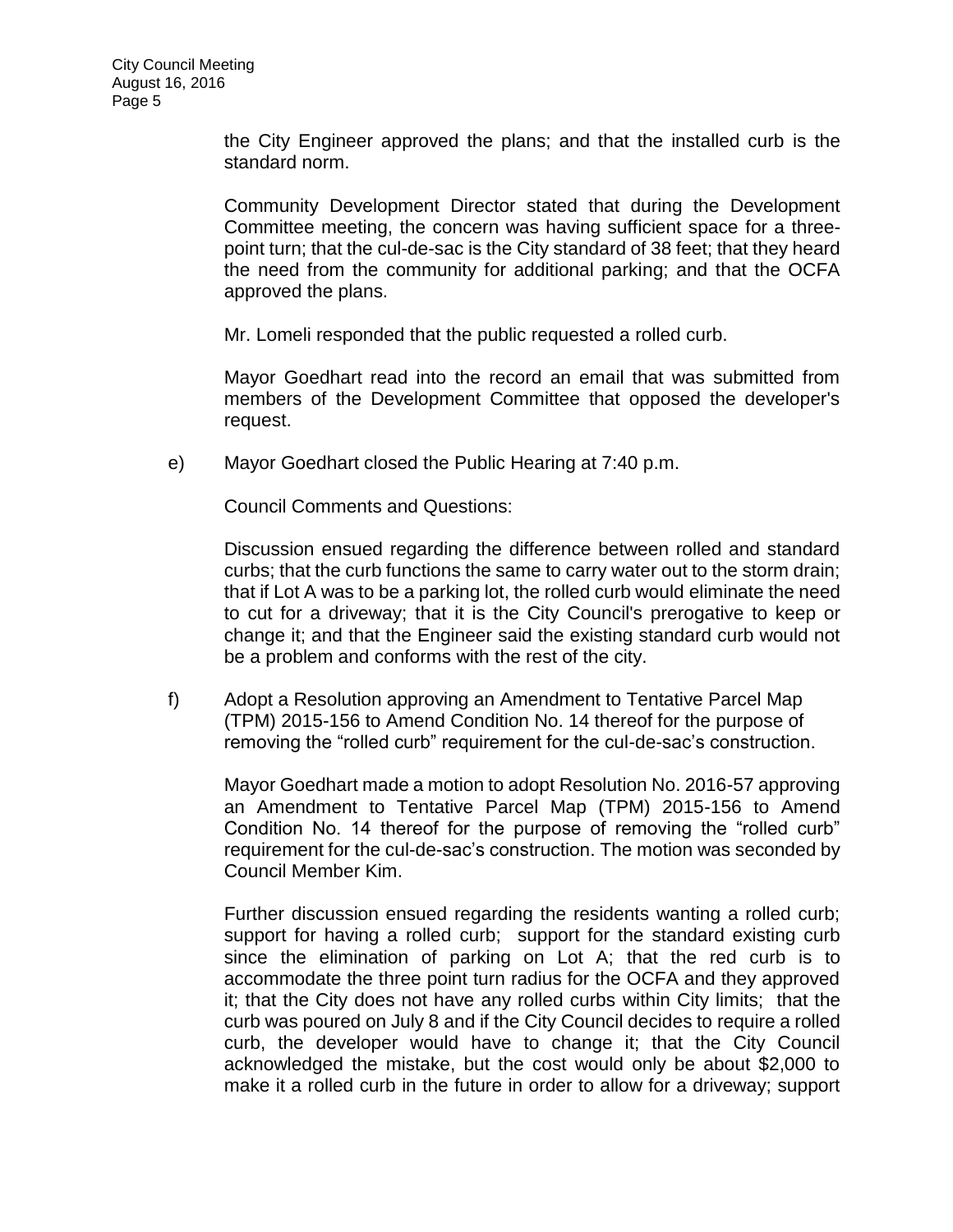for the standard curb that is installed because it is more aesthetically pleasing; and support for the developer's reasonable request.

The motion carried on the following vote:

| AYES: | Mayor Goedhart, Council Member Hwangbo, |
|-------|-----------------------------------------|
|       | Council Member Kim, and Mayor Pro Tem   |
|       | Steggell                                |

NOES: Council Member Shanahan

### REGULAR ITEMS

6. [Notice of Completion and Acceptance of Work for the Climatec Energy Project,](http://lapalma.granicus.com/MediaPlayer.php?view_id=&clip_id=1029&meta_id=135678)  [City Project No. 15-BLDG-04 and Streetlight Project Update](http://lapalma.granicus.com/MediaPlayer.php?view_id=&clip_id=1029&meta_id=135678)

Community Services Director Belknap gave the Staff Report.

Discussion ensued regarding the time needed to conduct the measurement study; that the Community Services Department will give Climatec access to all of the City's bills to do a comparison and savings report; and that the City would get those reports quarterly.

Community Services Director Belknap continued with the Staff Report including the costs involved with purchasing the City's street lights and a status update on that project.

City Manager Murray clarified that there is a \$1 million dollar cost to replace the light poles in a 15 year period, but the total cost to replace all of them is \$3 million.

Council Comments and Questions:

Discussion ensued regarding the different outcome than what was originally presented; support to not purchase the lights; that the City should not get involved with purchasing and maintaining its own light infrastructure; the manufacturer's origin for the LED lights; that City Council wants to be informed of the LED manufacturer; explanation that tonight's decision is the final action by the City Council; concern for the brightness of an LED bulb; the increased safety that the LED lighting provided in intersections, which is good for public safety; that if approved tonight, the Climatec project will be complete except for the measurement verification study; that the projected savings would be approximately \$16,000 per year for the next 15 years; that if the City spends \$7,500 to conduct the measurement study, the actual savings would decrease to only \$8,500; whether the City is required to pay the \$7,500 fee for the measurement study and if we can cancel the study in the contract; that the City could postpone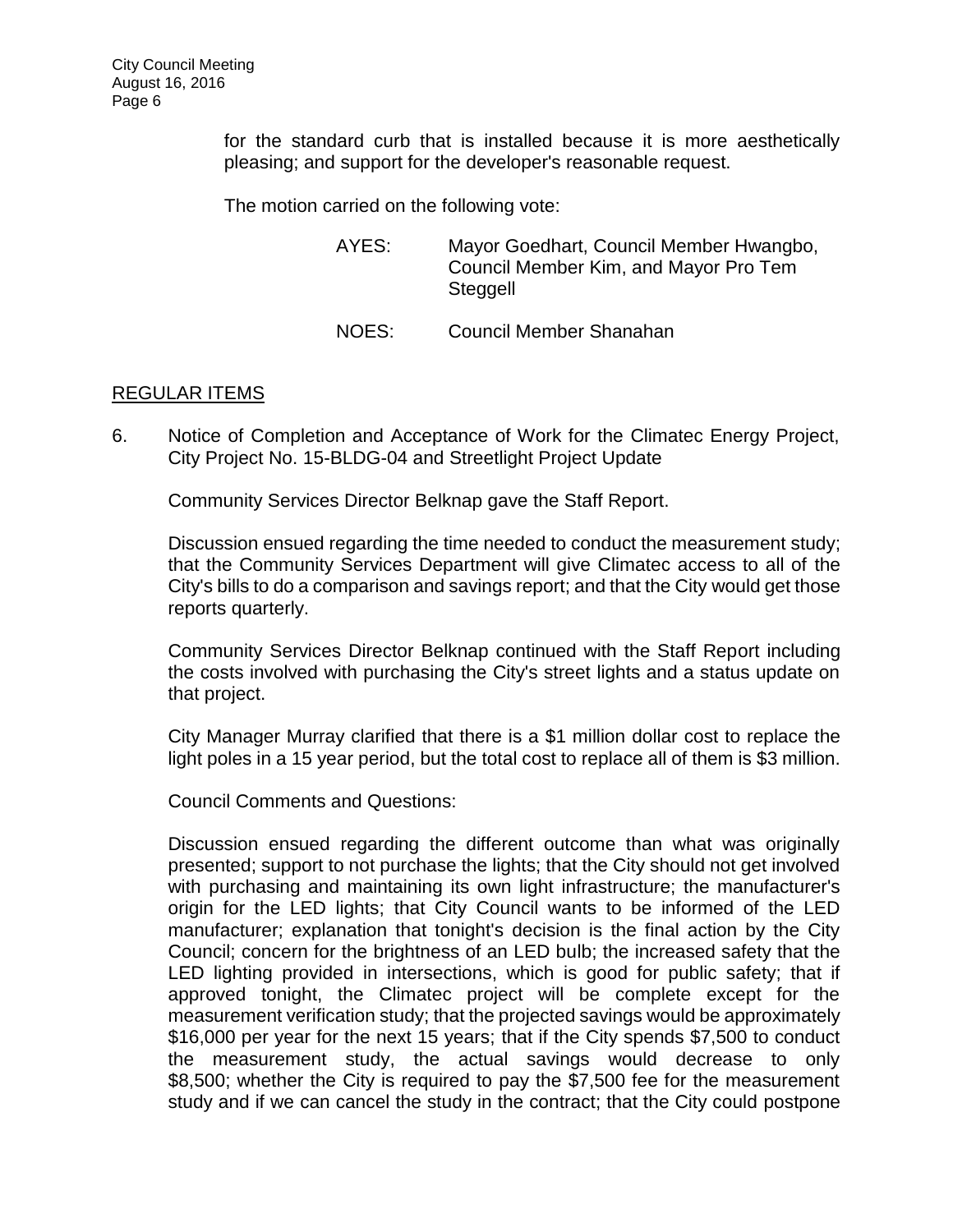the Climatec Notice of Completion (NOC) until the measurement study fees in the contract can be figured out and notify Southern California Edison of the City's intent to not purchase the street lights; that the true savings needs to be determined with analysis; and that the Climatec NOC can be continued to the September 6 City Council meeting.

- a) Accept the work and authorize the Community Services Director to file the Notice of Completion and Acceptance of Work with the Orange County Recorder for the Climatec Energy Project, excluding streetlight retrofit and water pumping efficiency, City Project No. 15-BLDG-04;
- b) Authorize staff to inform Southern California Edison of the City's decision not to purchase street lights; and
- c) Authorize staff to request Southern California Edison to place the City in the LS-1 Option E queue to replace current street light lamps with Light Emitting Diode (LED) lamps.

Council Member Hwangbo made a motion to approve b) authorize staff to inform Southern California Edison of the City's decision not to purchase street lights; and c) authorize staff to request Southern California Edison to place the City in the LS-1 Option E queue to replace current street light lamps with Light Emitting Diode (LED) lamps.

The motion was seconded by Council Member Kim and carried on the following vote:

> AYES: Mayor Goedhart, Council Member Hwangbo, Council Member Kim, Council Member Shanahan, and Mayor Pro Tem Steggell

NOES: None

# [COUNCILMEMBER AB1234 REPORTS, REPORTS FROM CITY-AFFILIATED](http://lapalma.granicus.com/MediaPlayer.php?view_id=&clip_id=1029&meta_id=135687)  [COMMITTEES, AND COUNCIL REMARKS](http://lapalma.granicus.com/MediaPlayer.php?view_id=&clip_id=1029&meta_id=135687)

**Council Member Shanahan** attended the last Concert in the Park; reported on a sprinkler break at his residence; announced his surprise and disappointment that there are only three candidates who filed for candidacy with such a vocal group of displeased residents.

**Mayor Pro Tem Steggell** announced her support for the candidates.

**Council Member Hwangbo** had nothing to report.